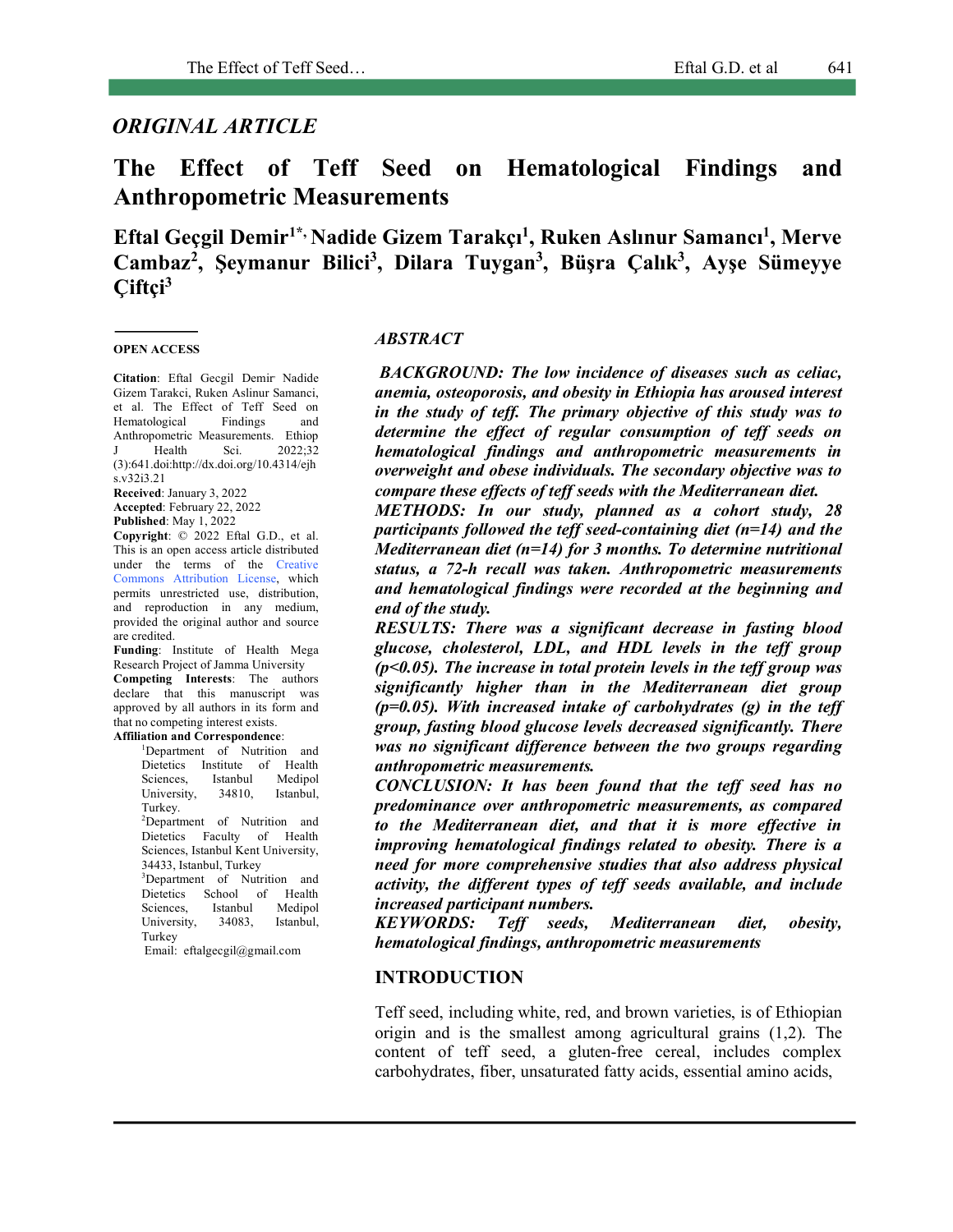polyphenols, and various minerals. Teff seeds have a higher content of fiber, essential amino acids, and minerals (calcium, zinc, phosphate, copper, and iron) compared to cereals such as wheat, rice, sorghum, and corn (2).

Given these contents, it is thought that teff seed may effectively improve obesity. Obesity is a major public health problem associated with increased mortality and morbidity. Obesity increases the risk of arterial hypertension, dyslipidemia, type 2 diabetes, coronary heart disease, cerebral vasculopathy, gallbladder stones, arthropathy, polycystic ovary syndrome, sleep apnea syndrome, and some neoplasms (3).

In Ethiopia, 70% of human nutrition comes from teff seeds. The low incidence of diseases such as celiac, anemia, osteoporosis, and obesity in Ethiopia has generated research interest in teff (4). Although adequate studies have not been done yet, it is believed that teff may benefit health due to its physical and nutritional properties.

The Mediterranean diet is one of the nutritional models applied to prevent obesity and obesity-related diseases. It includes lowglycemic index carbohydrates, high amounts of dietary fiber, antioxidants, polyunsaturated fatty acids, and plant-based proteins and is characterized by intake of w-3 and w-6 fatty acids at a balanced rate. Thanks to these properties, it protects against obesity and obesity (5).

The primary objective of this study was to determine the effect of regular consumption of teff seeds on hematological findings and anthropometric measurements in slightly fat and obese individuals. The secondary objective was to compare these effects of teff seeds with the Mediterranean diet.

## **MATERIALS AND METHODS**

**Place of study, time, and sampling selection**: The study was conducted between October and December 2021, with 28 individuals without chronic diseases, aged between 18 and 55 years. The study consisted of female individuals, and the mean age of the participants was  $37.0 \pm 12.8$ years. This study was approved by the Ethics Committee for Non-Interventional Clinical Studies at Istanbul Medipol University (E-

10840098-772.02-5236). After the participants were given the necessary information, participants signed a voluntary consent form.

**Data collection and evaluation**: The survey, which questioned the demographic data, was implemented by face-to-face interview. Body Mass Indexes (BMI) of the participants included in the study was in the range of  $25-34.9$  kg/m<sup>2</sup>.

According to their diet content, the participants were divided into two groups: the teff seed diet (n=14) and the Mediterranean diet group (n=14). For the participants in both groups, isocaloric diets were planned. They were asked to continue their diet programs for 3 months. After each participant's daily energy requirement was specified by the Schofield equation, the diets were calculated to percentages of energy from carbohydrates (50– 60%), protein (15–20%), and fat (25–30%). The daily amount of teff seeds (brown) was determined at 20 g (6,7,8) based on similar studies involving gluten-free grains in the past. The amount required during the study was provided by the researcher.

BMI  $(kg/m<sup>2</sup>)$  was calculated from weight and height measurements. The researcher measured length, body weight, waist, hips, and upper-middle arm circumference at the beginning and end of the study. The length was measured with Harpenden Stadiometer, without shoes, heels touching each other, feet open 45º, arms flap to side, while the head was in the Frankfort plane. The values were taken in centimeters. Body weights were measured without shoes using a standard weighing tool sensitive to 100 g. The values were taken in kilograms. The waist circumference was measured by the researcher while standing, with the help of an elastic tape in a plane parallel to the floor, while there was a minimum of clothes on the participant.

The 72-h recall was taken at the beginning and end of the study to determine nutritional status. For the food consumption records to be reliable, "Food and Food Photo Catalogue" portions were taught (9). Also, during the study, 72-h recall of all participants was taken every week, and the researcher checked their compliance with the diet.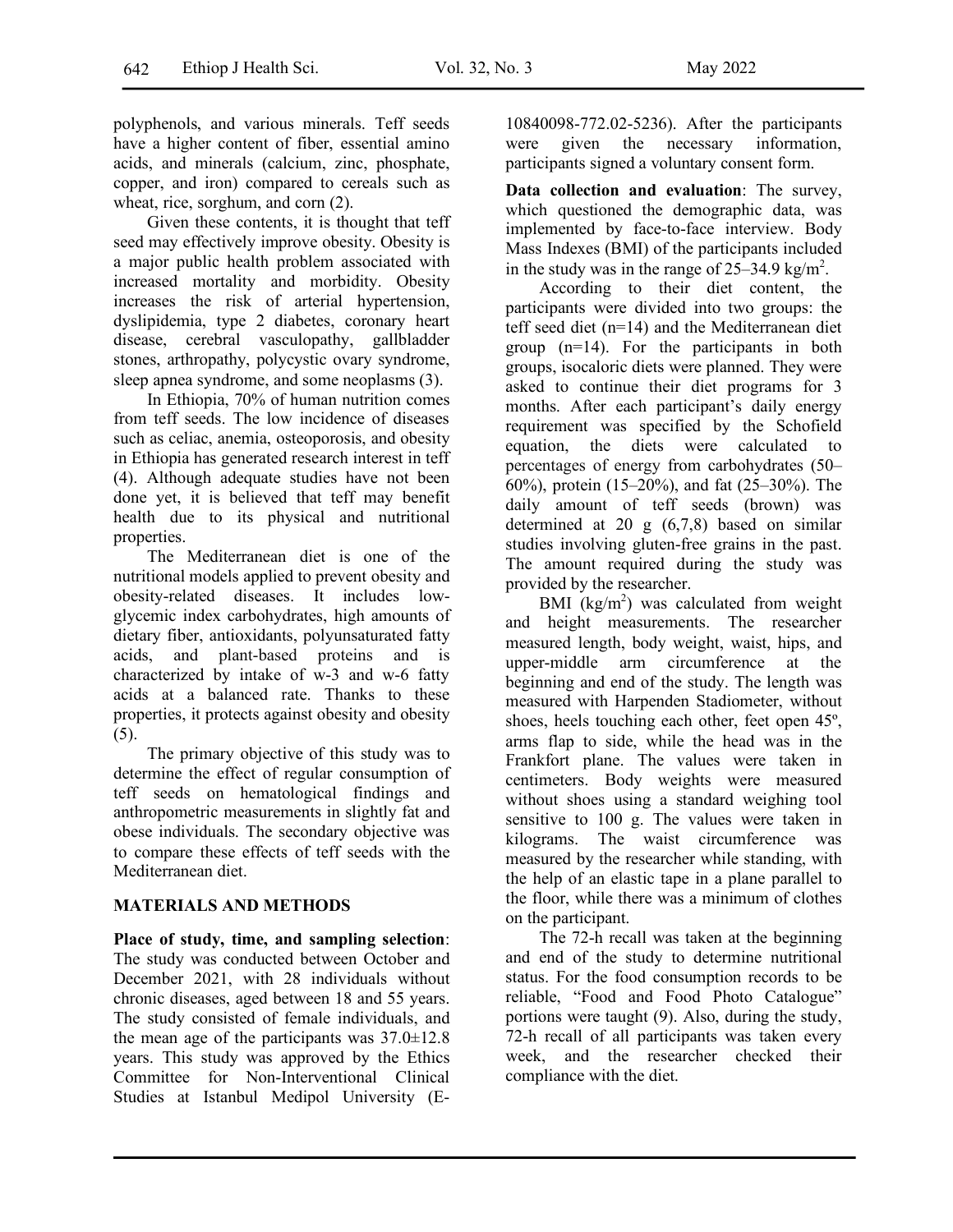Biochemical parameters associated with chronic diseases, such as HbA1c, fasting blood sugar, transferrin, albumin, iron, vitamin B12, total protein, vitamin D, total cholesterol, and LDL and HDL cholesterol levels, were analyzed initially and end of the study with the necessary blood samples. The analyzes were carried out in a single center and by the same medical staff. Daily nutrition's energy and nutrients were analyzed using the Nutritional Information System Package Program (BEBİS 8.0) developed for Turkey (10).

**Statistical analysis**: For statistical evaluation of the data obtained, a database was created in IBM SPSS Statistics for Windows (IBM Corp., Version 25.0). The average deviation was presented for descriptive statistics and continuous data, and numeric values and percentage rates were presented for categorical data.

Consistency of continuous data to normal distribution was investigated in statistical comparison of data by Kolmogorov-Smirnov test. Independent two samples t-test for comparing two independent groups in variables that match normal distribution, paired-samples ttest for comparison of dependent variables, and correlation analysis Pearson correlation test was used. Mann Whitney U test for comparison of two independent groups in variables that do not match normal distribution, Wilcoxon Signed Rank Test for comparison of dependent variables, and for correlation analysis, Spearman rank correlation test was performed. Statistical significance was evaluated at a 95% confidence range and  $p<0.05$  level.

## **RESULTS**

As shown in Table 1, there was no difference in anthropometric measurements at the end of the study between the participants who consumed teff seeds and the participants who consumed the Mediterranean diet  $(p>0.05)$ . In other words, the changes in anthropometric measurements in both groups were similar.

As shown in Table 2, there was a significant decrease in blood glucose, cholesterol, LDL, and HDL levels in the teff group  $(p<0.05)$ . Only a significant decrease in cholesterol levels  $(p<0.05)$  was observed in the Mediterranean diet group. When both groups were compared, the increase in total protein levels in the teff group was significantly higher than in the Mediterranean diet group (p=0.05).

| <b>Variables</b>                              | $Teff(n=14)$<br>$(n=14)$ |           | <b>Mediterranean Diet</b><br>Total | $\boldsymbol{p}$ |       |           |       |
|-----------------------------------------------|--------------------------|-----------|------------------------------------|------------------|-------|-----------|-------|
|                                               | X                        | <b>SD</b> | $\mathbf x$                        | <b>SD</b>        | X     | <b>SD</b> |       |
| <b>BMI</b> ( $kg/m2$ )                        | 26.7                     | 3.5       | 27.6                               | 3.7              | 30.1  | 3.5       | 0.463 |
| <b>Waist Circumference</b><br>(cm)            | 93.2                     | 7.9       | 90.8                               | 22.1             | 92 1  | 16.1      | 0.867 |
| <b>Hip Circumference</b><br>(cm)              | 111.9                    | 8.0       | 109.2                              | 114              | 110.6 | 9.7       | 0.483 |
| <b>Upper Middle Arm</b><br>Circumference (cm) | 31.7                     | 2.7       | 33.0                               | 3.9              | 323   | 3.3       | 0.347 |

Table 1: Comparison of anthropometric measurements between groups.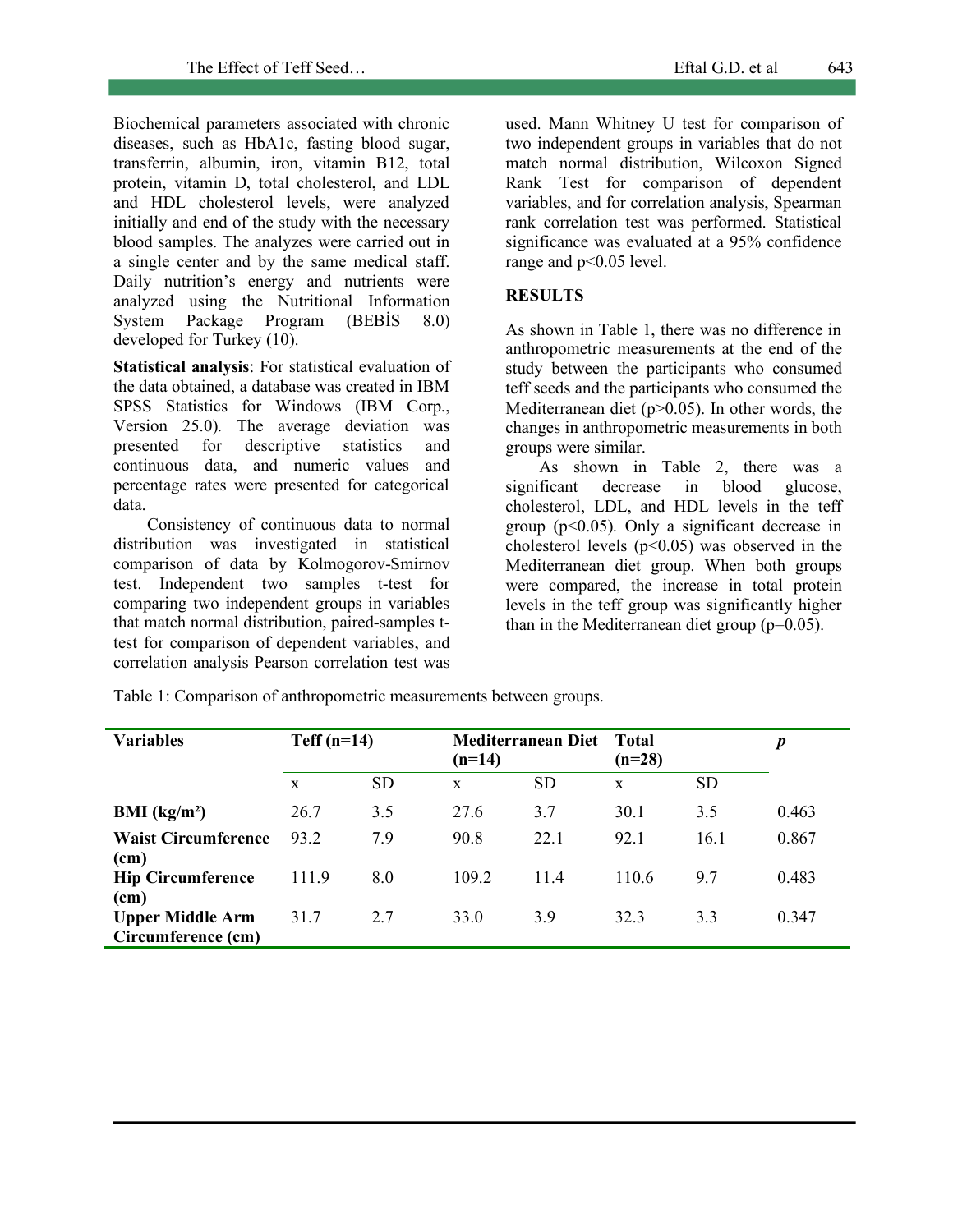| <b>Biochemical</b>     | Measurement           | Teff $(n=14)$    |                    |          | Mediterranean Diet (n=14) |           |                |                |
|------------------------|-----------------------|------------------|--------------------|----------|---------------------------|-----------|----------------|----------------|
| <b>Parameters</b>      | <b>Time</b>           | $\mathbf X$      | SD                 | $p_1$    | $\mathbf x$               | <b>SD</b> | $\mathbf{p}_2$ | $\mathbf{p}_3$ |
| HbA1c                  | <b>Start of Study</b> | $\overline{5.4}$ | 0.3                | 0.746    | 5.3                       | 0.5       | 0.768          | 0.200          |
|                        | End of Study          | 5.3              | 0.4                |          | 5.3                       | 0.5       |                |                |
|                        | Difference            | 0.4              | 2.3                |          | 0.5                       | 1.6       |                |                |
| <b>Hunger blood</b>    | Start of Study        | 94.3             | 10.3               | $0.012*$ | 90.7                      | 9.8       | 0.432          | 0.186          |
| sugar                  | End of Study          | 90.3             | 7.9                |          | 88.9                      | 8.9       |                |                |
|                        | Difference            | 4.0              | $\boldsymbol{8.0}$ |          | 1.8                       | 8.1       |                |                |
| <b>Transferrin</b>     | Start of Study        | 270.4            | 78.6               | 0.917    | 282.5                     | 78.0      | 0.753          | 0.937          |
|                        | End of Study          | 281.6            | 62.5               |          | 269.7                     | 50.9      |                |                |
|                        | Difference            | 23.4             | 98.0               |          | 1.8                       | 21.4      |                |                |
| <b>Albumin</b>         | Start of Study        | 4.4              | 0.5                | 0.364    | 4.2                       | 0.7       | 0.433          | 0.397          |
|                        | End of Study          | 4.3              | 0.4                |          | 4.1                       | 0.5       |                |                |
|                        | Difference            | 0.1              | 0.3                |          | 0.1                       | 0.2       |                |                |
| Iron                   | <b>Start of Study</b> | 83.7             | 62.4               | 0.683    | 67.5                      | 44.9      | 0.799          | 0.512          |
|                        | End of Study          | 72.9             | 36.1               |          | 62.2                      | 27.3      |                |                |
|                        | Difference            | 13.6             | 75.5               |          | 7.3                       | 39.7      |                |                |
| Vitamin B12            | <b>Start of Study</b> | 243.4            | 101                | 0.074    | 192.3                     | 75.5      | 0.071          | 0.495          |
|                        | End of Study          | 271.5            | 127.8              |          | 212.6                     | 67.8      |                |                |
|                        | Difference            | 30.8             | 64.3               |          | 21.2                      | 40.5      |                |                |
| Vitamin D              | Start of Study        | 17.6             | 9.8                | 0.480    | 16.8                      | 10.4      | 0.084          | 0.101          |
|                        | End of Study          | 19.7             | 7.8                |          | 20.6                      | 6.5       |                |                |
|                        | Difference            | 2.6              | 7.9                |          | 4.3                       | 10.3      |                |                |
| <b>Cholesterol</b>     | <b>Start of Study</b> | 199.1            | 36.6               | $0.006*$ | 196.3                     | 40.2      | $0.005*$       | 0.662          |
|                        | End of Study          | 186.5            | 33.6               |          | 183.2                     | 38.6      |                |                |
|                        | Difference            | 14.5             | 15.2               |          | 13.1                      | 13.9      |                |                |
| <b>LDL</b> Cholesterol | <b>Start of Study</b> | 122.3            | 32.0               | $0.001*$ | 121.8                     | 38.5      | 0.583          | 0.116          |
|                        | End of Study          | 114.3            | 27.4               |          | 121.4                     | 29.4      |                |                |
|                        | Difference            | $8.0\,$          | 20.2               |          | 0.3                       | 21.7      |                |                |
| <b>HDL</b> Cholesterol | Start of Study        | 55.9             | 11.5               | 0.009    | 52.1                      | 12.1      | 0.746          | 0.133          |
|                        | End of Study          | 53.8             | 10.5               |          | 51.6                      | 10.5      |                |                |
|                        | Difference            | 2.0              | 5.0                |          | 0.5                       | 5.6       |                |                |
| <b>Total Protein</b>   | <b>Start of Study</b> | 5.5              | 3.6                | 1,000    | 7.0                       | 0.9       | 0.028          | 0.057          |
|                        | End of Study          | 7.3              | 0.1                |          | 7.5                       | 0.7       |                |                |
|                        | Difference            | 0.5              | 0.1                |          | 0,0                       | 0.5       |                |                |

Table 2: Comparison of the hematological findings of the participants at the beginning and end of the study

p1 and p2: Paired Samples T Test and Wilcoxon Signed Rank Test; p3 : Independent Samples T Test and Mann Whitney U Test  $*_{p<0.05}$ 

 $p_1$ : Comparison of the beginning of study and end values of the intervention group

p2: Comparison of the starting and end values of the control group

p3: Comparison of interventions and control groups between end of study and beginning of study

The relationship between intake of macronutrients and hematological findings of the participants is given in Table 3. With increased intake of carbohydrates (g) in the teff group, hunger blood sugar levels decreased significantly. There was a positive correlation between fat (g) intake and iron mineral levels and a negative correlation with vitamin B12. With increased energy intake in both groups, a decrease in vitamin B12 was observed. In the Mediterranean diet group, we detected a negative correlation between fiber intake and HDL cholesterol levels. Protein (g) intake increased levels of total cholesterol and LDL cholesterol.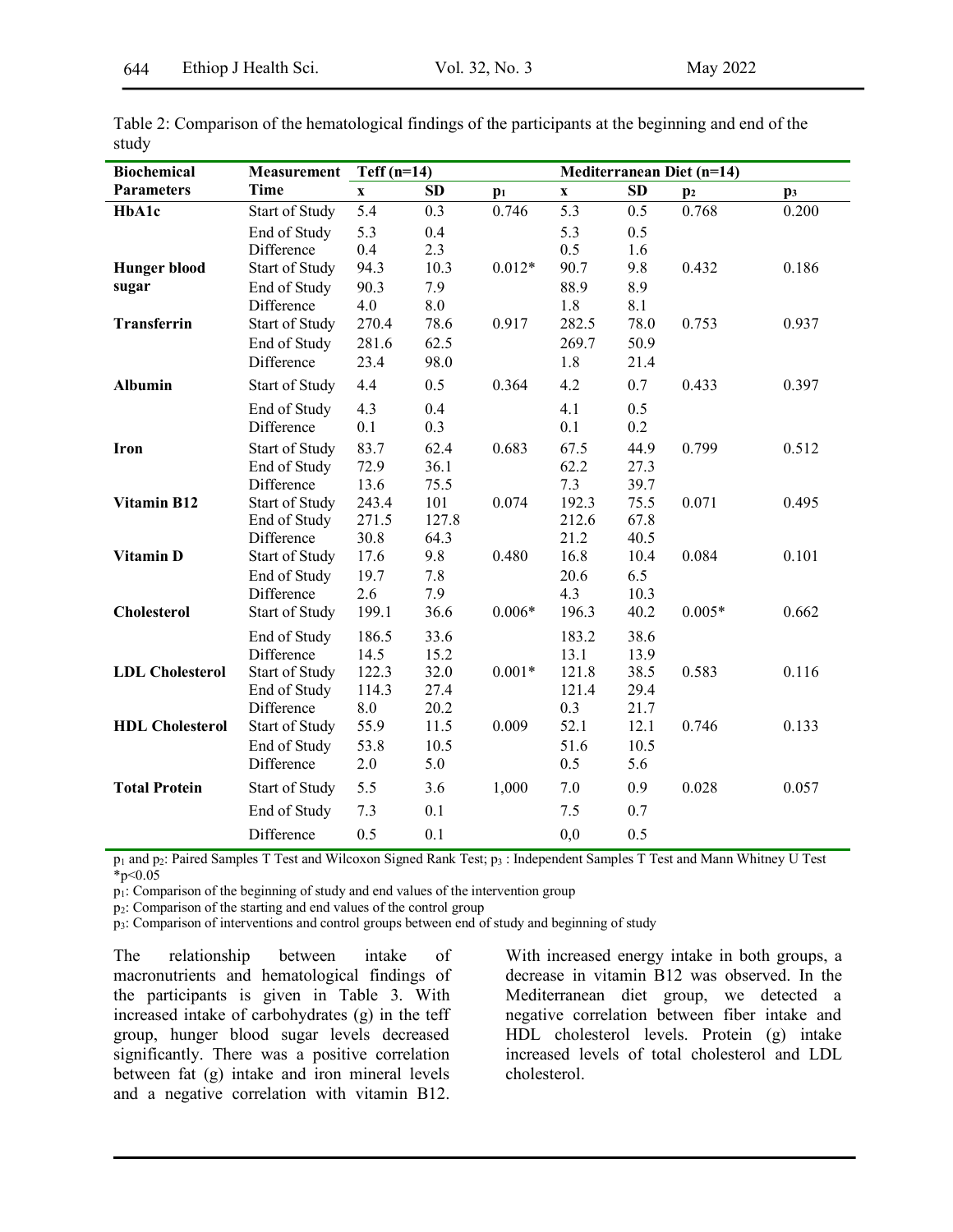| <b>Nutrient</b>                   | HbA1C    | <b>HBS</b> | <b>Transferrin</b> | <b>Albumin</b> | Iron     | Vitamin    | <b>Total</b> | Vitamin  | <b>Total</b>       | LDL      | <b>HDL</b> |
|-----------------------------------|----------|------------|--------------------|----------------|----------|------------|--------------|----------|--------------------|----------|------------|
|                                   |          |            |                    |                |          | <b>B12</b> | Protein      | D        | <b>Cholesterol</b> |          |            |
| <b>Teff</b>                       |          |            |                    |                |          |            |              |          |                    |          |            |
| <b>Energy (kcal)</b>              | $-0.014$ | $-0.312$   | $-0.084$           | 0.405          | 0.515    | $-0.717**$ | $-0.949$     | 0.158    | 0.80               | 0.042    | 0.122      |
| Carbohydrate (g)                  | $-0.80$  | $-648$     | 0.1551             | $-0.101$       | 0.446    | $-0.510$   | 0.316        | 0.028    | 0.075              | 0.199    | $-0.316$   |
| Carbohydrate (%)                  | $-0.272$ | 0.442      | $-0.308$           | $-0.388$       | $-0.525$ | 0.369      | $-0.775$     | $-0.454$ | $-0.473$           | $-0.073$ | $-0.419$   |
| Fiber $(g)$                       | $-0.013$ | $-0.277$   | $-0.12,$           | 0.1770         | 0.351    | $-0.353$   | 0.348        | $-0.198$ | 0.284              | 0.273    | 0.277      |
| Protein (g)                       | 0.175    | 0.100      | $-0.244$           | 0.261          | $-0.003$ | $-0.433$   | 0.738        | $-0.281$ | 0.262              | $-0.61$  | 0.021      |
| Protein $(\% )$                   | $-0.038$ | 0.447      | $-0.093$           | 0.079          | $-0.472$ | 0.418      | 0.738        | $-0.234$ | $-0.089$           | $-0.316$ | 0.454      |
| $\text{Fat}\left(\text{g}\right)$ | 0.096    | $-0.302$   | $-0.084$           | 0.339          | .590 $*$ | $-.722**$  | $-0.949$     | 0.270    | 0.403              | 0.12     | $-0.050$   |
| Fat $(\% )$                       | 0.185    | $-0.396$   | 0.353              | 0.385          | 0.521    | $-0.502$   | 0.316        | 0.475    | 0.385              | 0.201    | 0.236      |
| Mediterranean diet                |          |            |                    |                |          |            |              |          |                    |          |            |
| <b>Energy</b> (kcal)              | $-0.441$ | $-.588*$   | $-0.21$            | $-0.576$       | 0.293    | $-647$     | 0.21         | $-0.303$ | 0.468              | 0.340    | 0.452      |
| Carbohydrate (g)                  | $-0.372$ | $-0.535$   | $-0.358$           | $-0.591$       | 0.414    | $-617$     | $-0.269$     | $-0.182$ | 0.468              | 0.459    | 0.262      |
| Carbohydrate (%)                  | 0.255    | $-0.068$   | $-0.374$           | 0.103          | 0.396    | 0.106      | $-0.710$     | 0.279    | $-0.071$           | 0.307    | $-0.326$   |
| Fiber $(g)$                       | $-0.008$ | $-0.15$    | $-0.307$           | 0.042          | $0.623*$ | 0.031      | $-0.689$     | $-0.237$ | $-0.061$           | $-0.076$ | $-0.746$   |
| Protein (g)                       | $-0.555$ | $-0.268$   | $-0.184$           | $-0.317$       | 0.451    | $-0.326$   | 0.092        | $-0.219$ | $.718**$           | .595*    | 0.145      |
| Protein $(\% )$                   | 0.177    | 0.244      | $-0.289$           | 0.327          | 0.177    | 0.427      | 0.000        | $.591*$  | 0.241              | 0.441    | $-0.102$   |
| $\text{Fat}\left(\text{g}\right)$ | 0.017    | $-0.537$   | 0.167              | $-.7001$       | $-0.217$ | $-0.673$   | 0.200        | $-0.322$ | 0.338              | $-0.099$ | 0.259      |
| Fat $(\% )$                       | $-0.026$ | $-0.60$    | 0.287              | $-0.242$       | $-0.405$ | $-0.321$   | 0.429        | $-0.204$ | $-0.138$           | $-0.420$ | 0.424      |

Table 3: Relationship between intake of macro nutrients and hematologic findings of participants

Pearson correlation and Spearman rank correlation were used. \*p<0.05\*\*p<0.01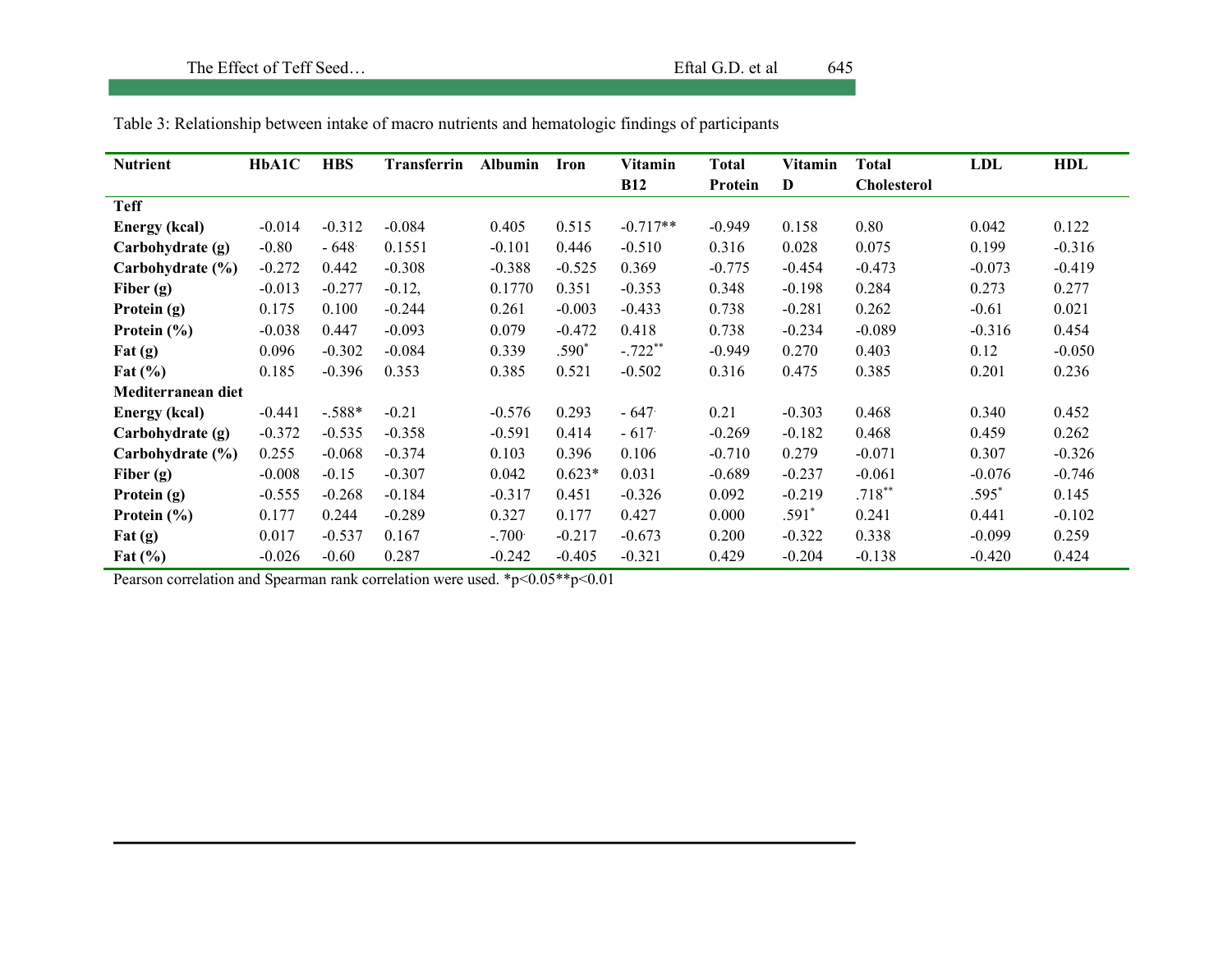646 Ethiop J Health Sci. Vol. 32, No. 3 May 2022

The relationship between the participants' macronutrient intake and anthropometric measurements is shown in Table 4. The uppermiddle arm circumference increased as energy intake increased and fat (g) intake increased in the teff group. In addition, an increase in fat (g) was detected around the waist.

Table 4: Relationship between respondents' macro nutrient intake anthropometric measurements

| <b>Nutrient</b>                   | BMI      | Waist<br>Circumference | <b>Hip Circumference</b> | Middle<br><b>Upper</b><br>Arm<br>Circumference |
|-----------------------------------|----------|------------------------|--------------------------|------------------------------------------------|
| $Teff(n=14)$                      |          |                        |                          |                                                |
| <b>Energy (kcal)</b>              | 0.438    | 0.63                   | 0.184                    | $.623*$                                        |
| Carbohydrate (g)                  | 0.262    | 0.075                  | $-0.001$                 | 0.482                                          |
| Carbohydrate (%)                  | $-0.268$ | $-0.151$               | 0.131                    | $-0.210$                                       |
| Fiber $(g)$                       | 0.094    | 0.322                  | 0.405                    | 0.303                                          |
| Protein (g)                       | 0.108    | 0.362                  | 0.505                    | 0.263                                          |
| Protein $(\% )$                   | $-0.238$ | $-0.272$               | 0.051                    | $-0.399$                                       |
| $\mathbf{Fat}(\mathbf{g})$        | 0.489    | $.564*$                | 0.388                    | $.694**$                                       |
| Fat $(\% )$                       | 0.374    | 0.259                  | $-0.082$                 | 0.412                                          |
| Mediterranean diet $(n=14)$       |          |                        |                          |                                                |
| <b>Energy (kcal)</b>              | 0.324    | 0.24                   | 0.423                    | 0.418                                          |
| Carbohydrate (g)                  | 0.483    | 0.204                  | 0.444                    | 0.480                                          |
| Carbohydrate (%)                  | 0.195    | $-0.028$               | $-0.010$                 | 0.025                                          |
| Fiber $(g)$                       | 0.199    | $-0.017$               | 0.344                    | 0.296                                          |
| Protein (g)                       | 0.350    | 0.452                  | 0.347                    | 0.406                                          |
| Protein $(\% )$                   | 0.081    | 0.174                  | $-0.306$                 | 0.051                                          |
| $\text{Fat}\left(\text{g}\right)$ | $-0.047$ | $-0.044$               | 0.207                    | 0.196                                          |
| Fat $(\% )$                       | $-0.186$ | $-0.14$                | 0.069                    | $-0.002$                                       |

Pearson correlation and Spearman rank correlation were used. \*p<0.05\*\*p<0.01

## **DISCUSSION**

The incidence and prevalence of obesity increase daily, causing many chronic diseases and negatively affecting people's lives (11). It is believed that teff seed, which is the basis of human nutrition in Ethiopia, can be useful in treating obesity because of its rich micronutrient content. Accordingly, the effect of teff seed on hematological findings and anthropometric measurements in slightly fat and obese individuals is important for public health.

 Known as a high-energy, nutritious food that helps treat diabetes and cardiovascular diseases, teff has slowly digestible starch and complex carbohydrates content. Complex carbohydrates account for 80%, and starch accounts for about 73% of teff grain (12). Teff seeds have a lower glycemic index and higher fiber content than cereals (13). Its amylose content can explain its low glycemic index properties, amylose-lipid complexes that prevent starch digestibility, low starch damage, and high gelatinization temperature lowering the sensitivity to the  $\alpha$ -amylase (14). It is argued that the glycemic index reflects the postprandial glucose response of carbohydrate-containing foods, and its effect is associated with the fiber content of consumed foods. High fiber content can be explained by the fact that whole grains contain more fiber than peeled, and small grains contain bran, which is rich in fiber (15). In a study conducted by DeBoer et al. (2018), teff was found to have low glucose and insulin response (16).

Similarly, in this study, there is no significant change in blood glucose levels in the Mediterranean diet group compared with the beginning of the study, while in the teff group, there is a significant reduction in blood glucose levels (p<0.05). Also, a decrease in hunger blood sugar was observed in the teff group when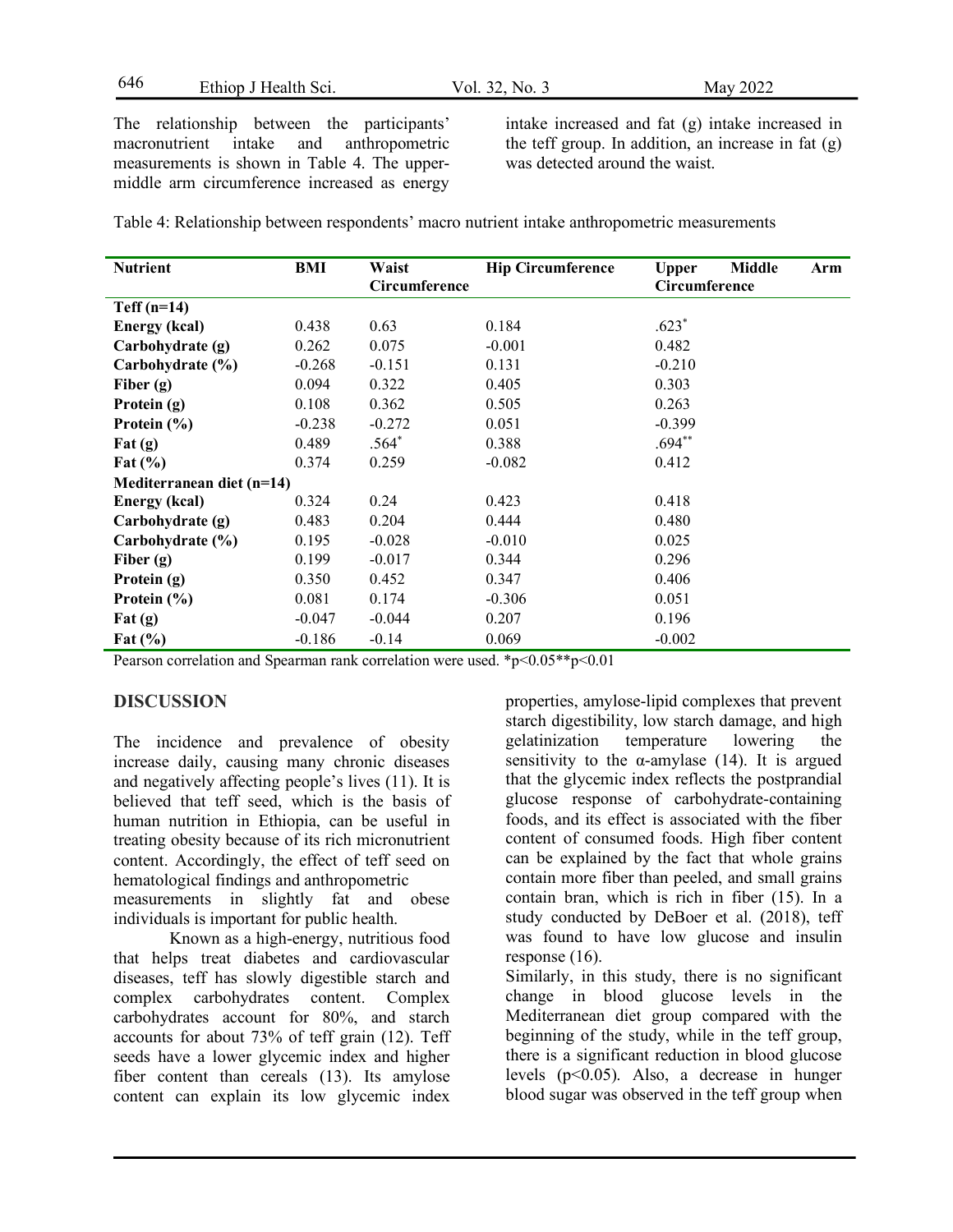carbohydrates (g) increased. This effect of teff is a privilege compared to other gluten-free cereals, especially in patients with diabetes and celiac progressing together.

As a result of this study, it was determined that there was no significant change in total and LDL cholesterol levels in the Mediterranean diet group and significantly decreased in the teff group  $(p<0.05)$ . In addition, there was an increase in total and LDL cholesterol levels when protein (g) increased in the Mediterranean diet group. A similar result was not encountered in the group that consumed teff seeds. Given the daily consumption of cereals, they can be a good source of essential fatty acids (2). The predominant fatty acids in teff seed are oleic acid (32.41%) and linoleic acid (23.83%), respectively. The ratio of LA:ALA is 7:1, and the content of unsaturated fatty acids is higher than that of other cereals (2,17,18). The fatty acid content of teff seed plays a critical role in the nutritional value, reducing the risk of developing cardiovascular disease, inflammation, cancer, and other diseases (18). It is also reported that due to its rich composition in total and soluble fiber, it can lower blood cholesterol (2). This study shows that teff seed plays an important role in regulating blood cholesterol levels and other existing studies.

In this study, a decrease in the level of iron minerals in the blood and an increase in transferrin level was found when the teff group was examined (p>0.05). On the contrary, another study conducted by Alaunyte et al. (2014) showed a decrease in transferrin level (19). Teff seeds contain higher iron minerals than other cereals (20). Since it is a naturally rich grain in iron, it is considered a more efficient and reliable strategy for treating iron deficiency (21). It is noted that the prevalence of anemia in Ethiopia is lower than in other regions (20,22). Despite this feature, it is believed that the cause of this decrease may be a decrease in the bioavailability of iron minerals due to the presence of phytic acid and inositol phosphates (23). A study conducted by Delil et al. (2018) in Ethiopia found that 99.7% of pregnant women consumed teff, and 75.8% did not experience anemia (24). In another study, consumed by 77% of female individuals, teff ensured that sufficient iron minerals were obtained. It was also observed that the risk of intestinal parasites and associated anemia was significantly reduced in proportion to handwashing habits (25). Similarly, in a 6-week dietary intervention in female athletes in developing countries, anemia was not observed only in the Ethiopian athletes, and this was suggested to be because of teff consumption (19).

Gluten-free products, often used by celiac patients, may be insufficient to meet daily vitamin and mineral requirements, and therefore iron supplement is taken. Food supplements can often cause side effects such as constipation, nausea, and diarrhea while increasing the amount of iron taken in the diet. Unlike other cereals, teff is rich in iron content, and there is no need for reinforcement (22). Teff's LA:ALA ratio is ideal, and n-3 fatty acids are reliable and effective in treating anemia (26). In this study, iron values that increase when fat (g) is increased in the teff group suggest that teff can be used as a natural source of nutrients in the treatment of anemia in celiac patients.

The content of both the teff and the Mediterranean diet group is plant-based protein. The Mediterranean diet is rich in unsaturated fats and plant-based proteins, limited in animalbased protein (27). In this study, in both groups, energy and fat (g) increase and decreases in B12 values were associated with limiting dietary content from animal-based proteins.

When the teff and Mediterranean diet groups were compared, we found that the change in total protein levels that provide information about individuals' overall health and nutritional status was greater in the teff group. In connection with this, it can be said that teff consumption contributes to raising total protein levels to the reference range. Teff seed has an excellent amino acid composition and, consequently, high protein content, as it contains all 8 essential amino acids for humans (28). Based on our findings, the positive effect of nutrition on serum albumin and globulin ratio can be expressed thanks to protein content in the teff group. Albumin and globulin are two markers that reflect albumin/globulin ratio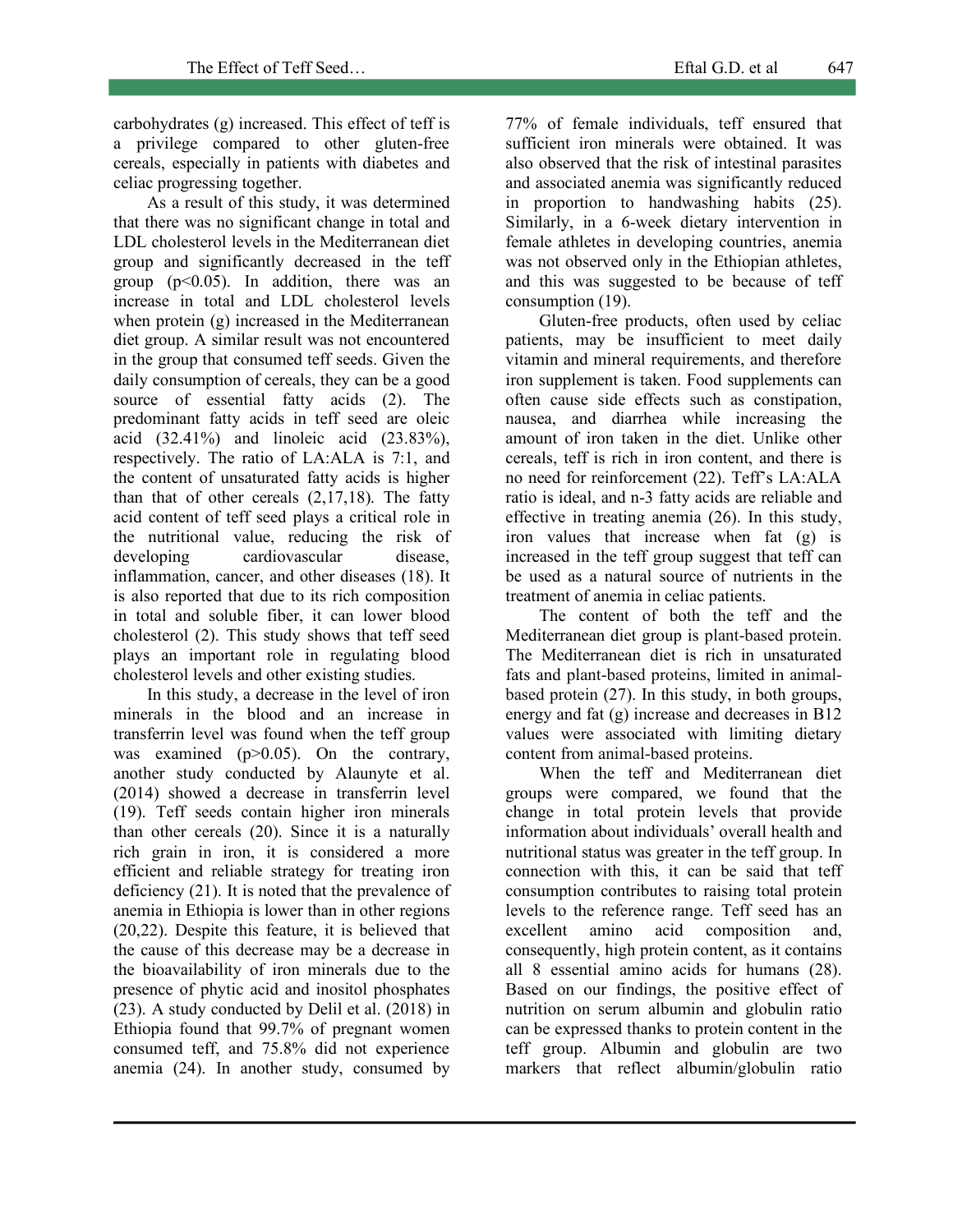inflammation (29). Concerning this, it can be said that the participants in the teff group have a low risk of inflammation.

While there was no significant difference between the teff and the Mediterranean diet group regarding weight loss, there was a significant decrease in BMI values in both groups (p=0.00). This might be associated with the energy constraints made. There was no positive effect of teff on anthropometric measurements  $(p>0.05)$ .

This study has some limitations. First, healthy eating, regular exercise, weight control, and quitting smoking have increased HDL cholesterol levels (30). Inquiry of the state of physical activity of participants in this study is a limitation. As fiber consumption increases in the Mediterranean diet group, the value of HDL cholesterol decreases, independent of nutrition; this may be associated with a lack of physical activity.

Second, 28 participants were included in our study. It is recommended that the effects of teff seed on health be supported by studies involving more participants. Finally, this study used only one kind of teff seed. Comparisons with other varieties have not been made due to the major consumption of brown teff seed in Turkey. In other studies, in this field, the effects on health can be compared using different teff seed types.

As a result, it has been found that the Teff seed has no predominance over anthropometric measurements, as compared to the Mediterranean diet, and that it was more effective in improving hematological manifestations related to obesity. The effects of regular teff consumption increased total protein levels reducing blood sugar total and LDL cholesterol. There was no effect other than energy constraint when examining its relationship with anthropometric measurements. Teff based diets are recognized worldwide, and the interest of consumers that pay attention to its health benefits increases daily, and hence other studies are required to be carried out in this field to obtain empirical data on the effects of teff seed on anthropometric measurements, biochemical findings, and health.

#### **ACKNOWLEDGMENTS**

The authors wish to thank the study participants for their participation in this study.

#### **REFERENCES**

- 1. Mezemir S. Probiotic potential and nutritional importance of teff *(Eragrostis teff (Zucc) Trotter) Enjerra* – a review. *African J. Food*, *Agric. Nutr. Dev.* 2015; 15: 9964- 81.
- 2. Yılmaz HO, Arslan M. Teff: nutritional compounds and effects on human health. *Acta Sci. Med. Sci.* 2018; 2: 15-18.
- 3. De Lorenzo A, Gratteri S, Gualtieri P, Cammarano A, Bertucci P, De Renzo L. Why primary obesity is a disease?. *J Transl Med.* 2019; 17:169.
- 4. Dijkstra A, Polman J, van Wulfften-Palthe A, Gamboa PA, van Ekris L. Survey on the nutritional and health aspects of teff (Eragrostis Tef). Memorias, red-alfa lagrotech, comunidad europea, cartagena. 2008: 321.
- 5. Notario-Brandiaran L, Valera-Gran D, Gonzalez-Palacios S. et al. High adherence to a mediterranean diet at age 4 reduces overweight, obesity and abdominal obesity incidence in children at the age of 8. *Int J Obes.* 2020; 44:1906-17.
- 6. Orona-Tamayo D, Valverde ME, Paredes-Lo´ pez O. Chia—The New Golden Seed for the 21st Century: Nutraceutical Properties and Technological Uses. Sustainable Protein Sources. 1st ed. 2017;265-81.
- 7. Vuksan V, Choleva L, Jovanovski E et al. Comparison of flax (Linum usitatissimum) and Salba-chia (Salvia hispanica L.) seeds on postprandial glycemia and satiety in healthy individuals: a randomized, controlled, crossover study. *Eur. J. Clin. Nutr.* 2017; 71: 234.
- 8. Nieman DC, Gillitt N, Jin F et al. Chia seed supplementation and disease risk factors in overweight women: A metabolomics investigation. *J. Altern. Complement. Med.* 2012; 18: 700–08.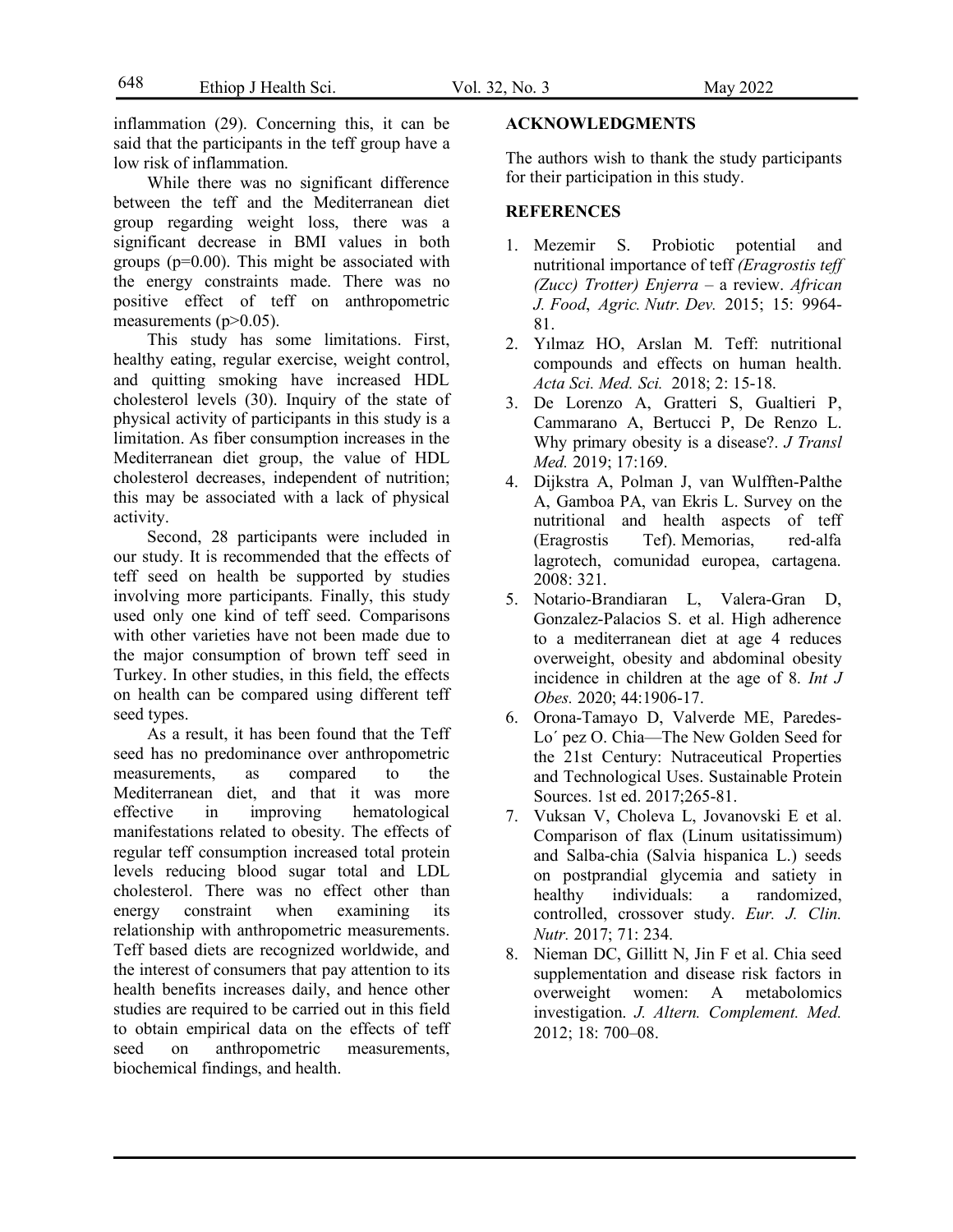- 9. Rakıcıoğlu N, Acar Tek N, Ayaz A, Pekcan G. Yemek ve Besin Fotoğraf Kataloğu. 2. Baskı. Ata Ofset Matbaacılık. Ankara, 2009.
- 10. Pasifik Elektirik Elektronik Ltd. Şti. Bebispro for Windows, Stuttgart, Germany; Turkish Version (BeBiS 8.2). 2019.
- 11. Reilly JJ, El-Hamdouchi A, Diouf A, Monyeki A, Somda SA. Determining the worldwide prevalence of obesity. *Lancet.*  2018;391: 1773-74.
- 12. Akansha, Sharma K, Chauhan ES. Nutritional composition, physical characteristics and health benefits of teff grain for human consumption : A review. *Pharma Innov J.* 2018;7(10):3-7.
- 13. Gebru YA, Sbhatu DB, Kim KP. Nutritional Composition and Health Benefits of Teff (Eragrostis tef (Zucc.) Trotter). *J Food Qual.* 2020.
- 14. Baye K. Teff: Nutrient Composition and Health Benefits. Vol 67.; 2014.
- 15. Baye K. Nutrient Composition and Health Benefits. In: Minten B, Taffesse AS, Brown P, eds. The Economics of Teff: Exploring Ethiopia's Biggest Cash Crop. The International Food Policy Research Institute; 2018:376.
- 16. DeBoer ML, Hathaway MR, Kuhle KJ, et al. Glucose and Insulin Response of Horses Grazing Alfalfa, Perennial Cool-Season Grass, and Teff Across Seasons. *J Equine Vet Sci.* 2018; 68: 33-38.
- 17. Inglett GE, Chen D, Liu SX. Functional Properties of Teff and Oat Composites. *Food and Nutrition Sciences.* 2015; 6: 1591- 602.
- 18. Barretto R, Buenavista RM, Rivera JL, Wang S, Prasad PVV, Siliveru K. Teff (Eragrostis tef) processing, utilization and future opportunities: a review*. Int J Food Sci Tech.* 2021; 56: 3125–37.
- 19. Alaunyte I, Stojceska V, Plunkett A, Derbyshire E. Dietary iron intervention using a staple food product for improvement of iron status in female runners. *J Int Soc Sport Nutr.* 2014; 11:50.
- 20. Kebede EM, Yimer AM. Determination of the Levels of Iron from Red, Mixed and White Teff (Eragrostis) Flour by using

UV/Visible Spectrophotometery. *Journal of Natural Sciences Research.* 2015; 5(9): 34- 41.

- 21. Nascimento KO, Paes SND, Oliveira IR, Reis IP, Augusta IM. Teff: Suitability for Different Food Applications and as a Raw Material of Gluten-free, a Literature Review. *J Food Nutr Res.* 2018; 6(2): 74- 81.
- 22. Gebru YA, Kim DW, Sbhatu DB. Comparative analysis of total phenol, total flavonoid and in vitro antioxidant capacity of white and brown teff (Eragrostis tef), and identification of individual compounds using UPLC-qTOF-MS. *J Food Meas Charact*. 2021; 15: 5392–407.
- 23. Irge DD. Chemical Composition and Nutritional Quality of Wheat, Teff (Eragrostis tef (Zucc) Trotter), Barley (Hordeum vulgare L.) and Rice (Oryza sativa) -A Review. *Food Science and Quality Management.* 2017; 59: 6-12.
- 24. Delil R, Tamiru D, Zinab B. Dietary Diversity and Its Association with Anemia among Pregnant Women Attending Public Health Facilities in South Ethiopia. *Ethiop J Health Sci*. 2018; 28(5): 625-34.
- 25. Zillmer K, Pokharel1 A, Spielman K. Predictors of anemia in pregnant women residing in rural areas of the Oromiya region of Ethiopia. *BMC Nutrition*. 2017; 3:65.
- 26. Daak AA, Ghebremeskel K, Hassan Z, et al. Effect of omega-3 (n23) fatty acid supplementation in patients with sickle cell anemia: randomized, double-blind, placebocontrolled trial1–3. *Am J Clin Nutr*. 2013; 97: 37–44.
- 27. Davis C, Bryan J, Hodgson J, Murphy K. Definition of the Mediterranean Diet: A Literature Review. *Nutrients*. 2015; 7: 9139–153.
- 28. Inglett GE, Chen D, Liu SX. Physical Properties of Gluten Free Sugar Cookies Containing Teff and Functional Oat Products. *J Food Res*. 2016; 5(3): 72-84.
- 29. Nicholson JP, Wolmarans MR, Park GR. The role of albumin in critical illness. *Br J Anaesth.* 2000; 85: 599-610.